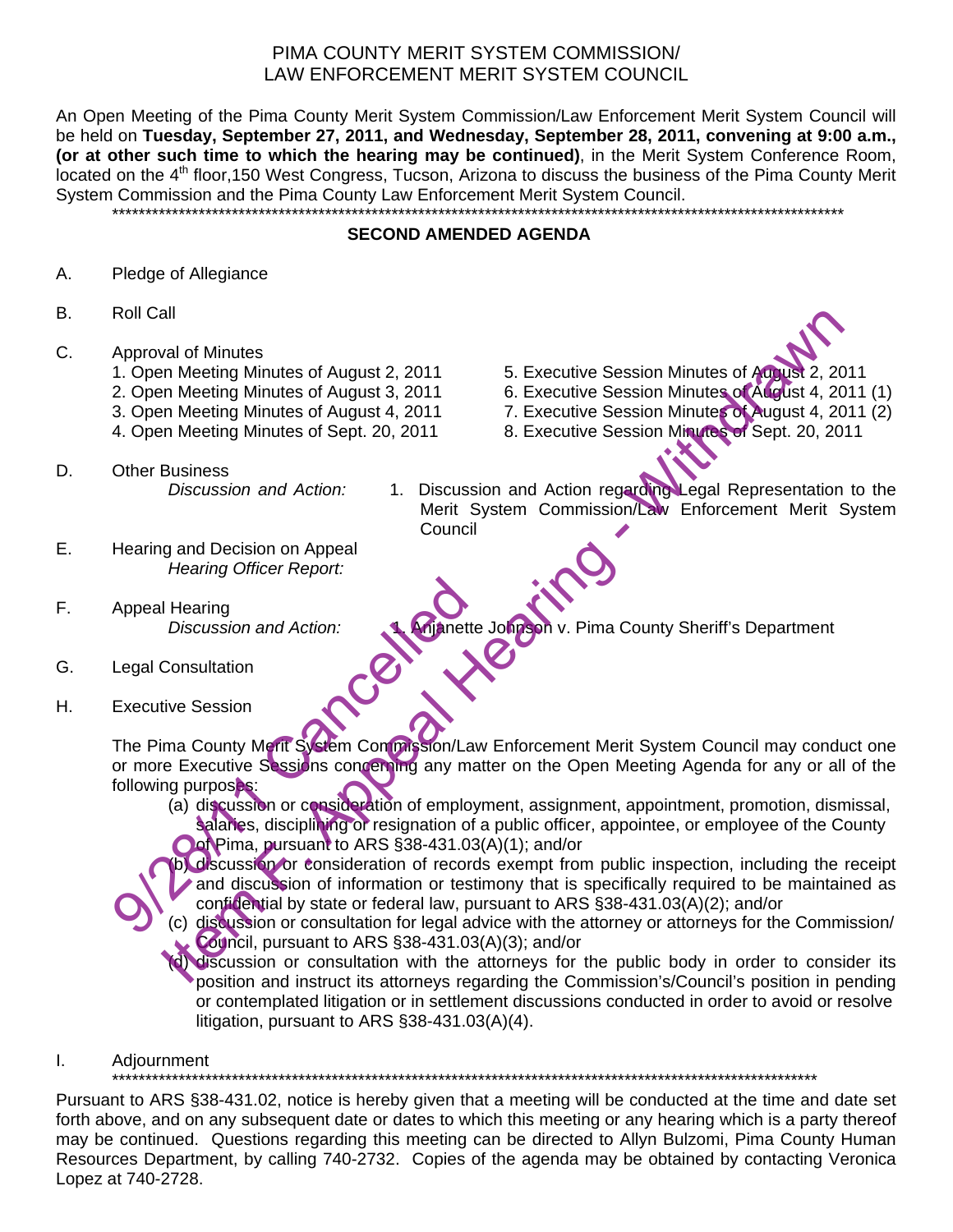# PIMA COUNTY MERIT SYSTEM COMMISSION/ LAW ENFORCEMENT MERIT SYSTEM COUNCIL

An Open Meeting of the Pima County Merit System Commission/Law Enforcement Merit System Council will be held on **Tuesday, September 27, 2011, and Wednesday, September 28, 2011, convening at 9:00 a.m., (or at other such time to which the hearing may be continued)**, in the Merit System Conference Room, located on the 4<sup>th</sup> floor,150 West Congress, Tucson, Arizona to discuss the business of the Pima County Merit System Commission and the Pima County Law Enforcement Merit System Council.

\*\*\*\*\*\*\*\*\*\*\*\*\*\*\*\*\*\*\*\*\*\*\*\*\*\*\*\*\*\*\*\*\*\*\*\*\*\*\*\*\*\*\*\*\*\*\*\*\*\*\*\*\*\*\*\*\*\*\*\*\*\*\*\*\*\*\*\*\*\*\*\*\*\*\*\*\*\*\*\*\*\*\*\*\*\*\*\*\*\*\*\*\*\*\*\*\*\*\*\*\*\*\*\*\*\*\*\*\*\*

#### **AMENDED AGENDA**

- A. Pledge of Allegiance
- B. Roll Call
- C. Approval of Minutes
	- 1. Open Meeting Minutes of August 2, 2011 4. Executive Session Minutes of August 2, 2011
	- 2. Open Meeting Minutes of August 3, 2011 5. Executive Session Minutes of August 4, 2011 (1)
	- 3. Open Meeting Minutes of August 4, 2011 6. Executive Session Minutes of August 4, 2011 (2)
- D. Other Business *Discussion and Action:*
- E. Hearing and Decision on Appeal *Hearing Officer Report:*
- F. Appeal Hearing
	- *Discussion and Action:* 1. Anjanette Johnson v. Pima County Sheriff's Department
- G. Legal Consultation
- H. Executive Session

The Pima County Merit System Commission/Law Enforcement Merit System Council may conduct one or more Executive Sessions concerning any matter on the Open Meeting Agenda for any or all of the following purposes: Pledge of Allegiance<br>
Collected Minutes of August 2, 2011<br>
... Open Meeting Minutes of August 2, 2011<br>
... Open Meeting Minutes of August 4, 2011<br>
... Open Meeting Minutes of August 4, 2011<br>
... Open Meeting Minutes of Aug

- (a) discussion or consideration of employment, assignment, appointment, promotion, dismissal, salaries, disciplining or resignation of a public officer, appointee, or employee of the County of Pima, pursuant to ARS §38-431.03(A)(1); and/or
	- b) discussion or consideration of records exempt from public inspection, including the receipt and discussion of information or testimony that is specifically required to be maintained as confidential by state or federal law, pursuant to ARS §38-431.03(A)(2); and/or
- (c) discussion or consultation for legal advice with the attorney or attorneys for the Commission/ Council, pursuant to ARS §38-431.03(A)(3); and/or
- (d) discussion or consultation with the attorneys for the public body in order to consider its position and instruct its attorneys regarding the Commission's/Council's position in pending or contemplated litigation or in settlement discussions conducted in order to avoid or resolve litigation, pursuant to ARS §38-431.03(A)(4).
- I. Adjournment

\*\*\*\*\*\*\*\*\*\*\*\*\*\*\*\*\*\*\*\*\*\*\*\*\*\*\*\*\*\*\*\*\*\*\*\*\*\*\*\*\*\*\*\*\*\*\*\*\*\*\*\*\*\*\*\*\*\*\*\*\*\*\*\*\*\*\*\*\*\*\*\*\*\*\*\*\*\*\*\*\*\*\*\*\*\*\*\*\*\*\*\*\*\*\*\*\*\*\*\*\*\*\*\*\*\*

Pursuant to ARS §38-431.02, notice is hereby given that a meeting will be conducted at the time and date set forth above, and on any subsequent date or dates to which this meeting or any hearing which is a party thereof may be continued. Questions regarding this meeting can be directed to Gwyn Hatcher, Pima County Human Resources Department, by calling 740-2732. Copies of the agenda may be obtained by contacting Veronica Lopez at 740-2728.

- 
- 
-